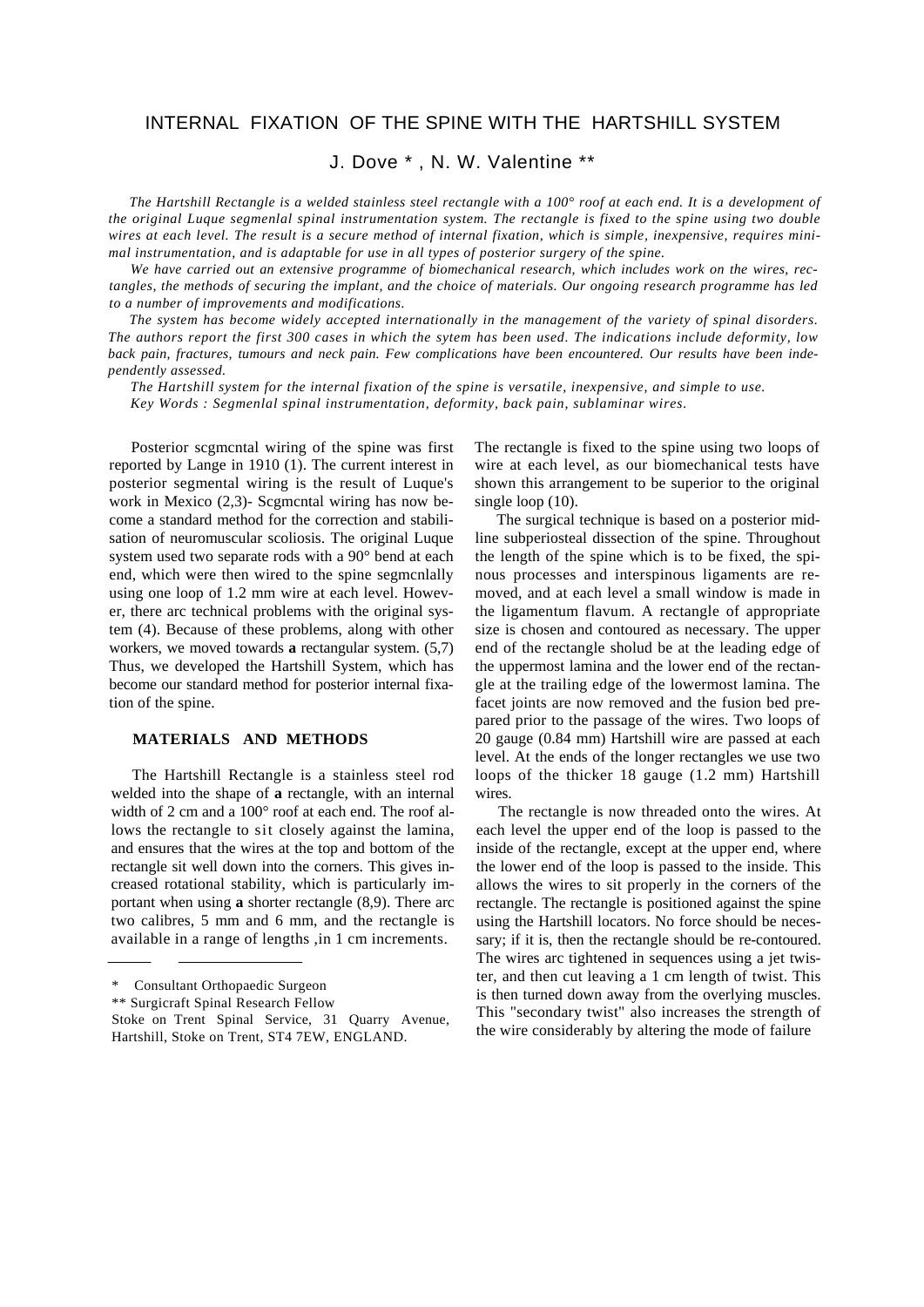(11). Post-opcratively, the patient **can** mobilise when he is comfortable, and we have not found it necessary lo use **a** cast or brace.

# **Spinal deformity**

The detailed technique has been reported previously (4). For a mobile thoracic scoliosis, if a rectangle of 20 cm less is required, then **a** 5 mm rectangle may be used. For longer curves, or a larger patient, or if there is kyphosis, then a 6 mm rectangle is mandatory. The most important part of the procedure is the contouring of the rectangle. After excision of the facets, an assistant passively corrects the spine as far as can be reasonably achieved. The rectangle is then contoured lo fit this rcdual curve. If the rectangle will not sit comfortably on the spine, then it should be re-contoured. The wires arc tightened from the bottom upwards, on the convex side first. At the apex of the curve, wires may be passed round the transverse processes to allow improved correction of rotation. Finally, the fusion is carried out in the bed of the excised facets. We do not find it necessary to take graft from the pelvis in the routine case. The local bone is sufficient.

### **Low back pain**

This is our commonest indication, and the technique has been reported in detail (8). Fixation to the sacrum is achieved by holes drilled well laterally using **a** special jig. A 5 mm rectangle is used. It is vital that full decompression including the lateral recess is performed where necessary. An intratransverse fusion bed is prepared by otseomising the superior facets (8).

#### **Fractures**

The Hartshill rectangle can be used at all levels for fractures and/or dislocations. In the cervical or lumbar region, a 5 mm rectangle is used. For thoracolumbar fractures or fracture-dislocations, a 6 mm rectangle with fixation three levels above and two below the fracture should be used. Proper contouring of the rectangle is essential in these cases.

# **Tumors**

Similarly, in the cervical or lumbar spine a 5 mm rectangle can be used, but in the thoracolumbar spine, or if there is kyphosis, then a 6 mm rectangle must be used.

### **Cervical spine**

A 5 mm rectangle is always used in the cervical spine. The length of the rectangle is important, and if in doubt, then a slightly longer rather than shorter rectangle should be chosen. This avoids the potential problem of iatrogenic root compression due lo excessive lordosis. The fusion bed is created with a powered burr rather than an osteolome.

# **RESULTS**

Table 1 shows the breakdown of our first 300 rectangles. Follow - up is from 3 to 6 years.

| Table 1:            |  |
|---------------------|--|
| The first 300 cases |  |

| Table 2: |                  |
|----------|------------------|
|          | Spinal deformity |

| Deformity     | 84  |
|---------------|-----|
| Low back pain | 148 |
| Fractures     | 33  |
| Tumours       | 21  |
| Neck pain     | 14  |
| Total cases   | 300 |

| Scoliosis         | 49 |
|-------------------|----|
| Kyphosis          | 19 |
| Spondylolisthesis | 16 |
| Total cases       | 84 |

| Table 3 :        |  |
|------------------|--|
| Spinal deformity |  |
| :compilacations  |  |

| Table 4: |               |  |
|----------|---------------|--|
|          | Low back pain |  |

| Broken wires | 6 | Facet osteoarthritis alone 91 |     |
|--------------|---|-------------------------------|-----|
| Infection    | 2 | Facet osteoarthritis plus     |     |
| $CSF$ leak   | 2 | nerve root compression        | 57  |
| Neurological | 2 | Total cases                   | 148 |

Table 5: Low back pain: complication.

Table 6: Low back pain: overall success rate

| Broken wires |                | Excellent   | 83  | 57%  |
|--------------|----------------|-------------|-----|------|
| Infection    |                | Good        | 29  | 20%  |
|              |                | Fair        | 25  | 16%  |
| CSF leak     | $\mathfrak{D}$ | <b>Bad</b>  | 11  | 7%   |
| Neurological |                | Total Cases | 148 | 100% |

### **Spinal deformity**

The patients arc detailed in table 2, and the complications in table 3. There were no clinical problems related to the broken wires. The two infections settled on antibiotics. The CSF leaks stopped wilh conservative treatment. One of the neurological problems was a drop fool which recovered completely. The other was a complete paraplegia in a girl with a complex kyphoscoliosis which required anterior vertebrectomy and extensive release prior to a posterior rectangle.